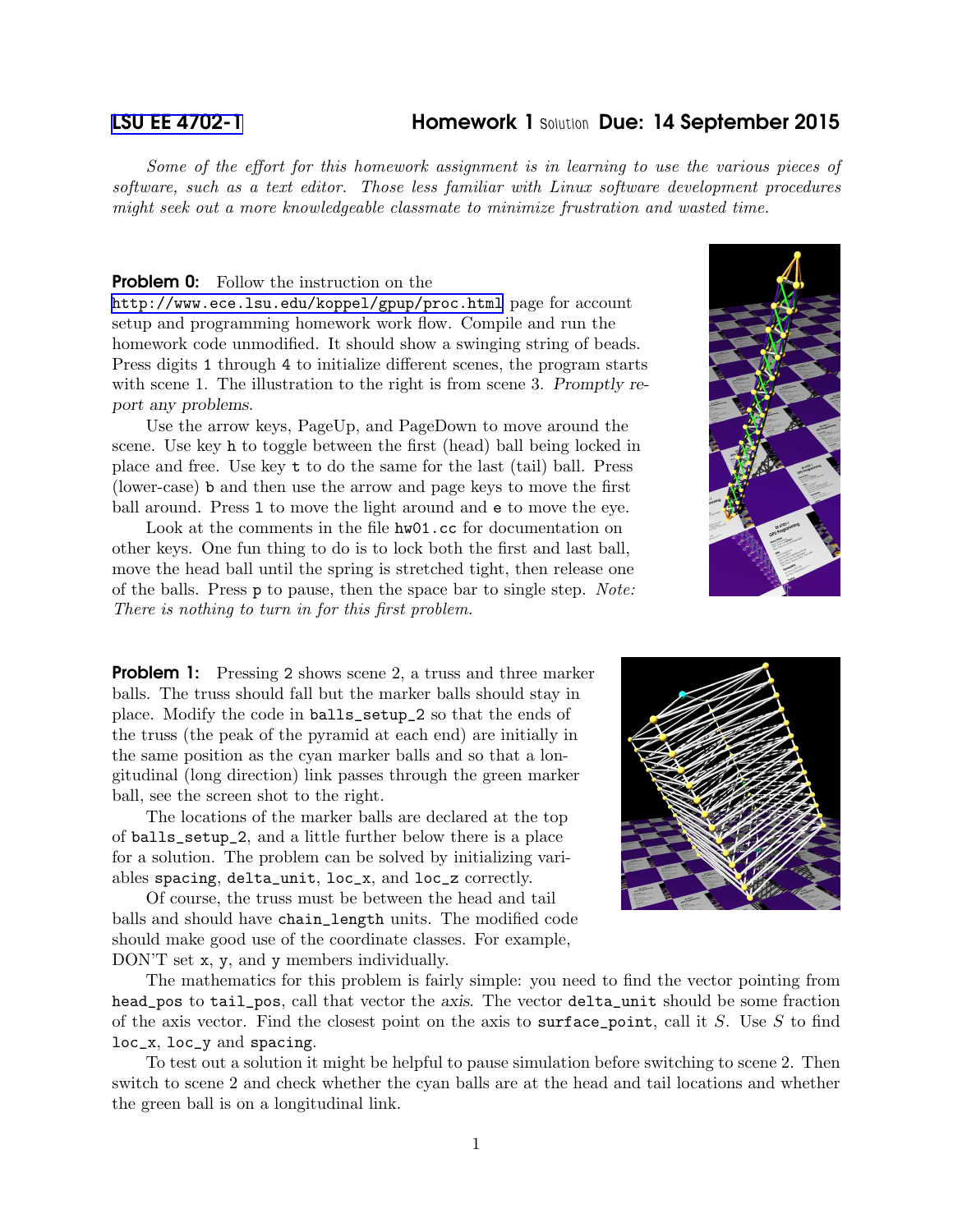*To solve this problem properly, one must understand how the truss is constructed by* make truss*. The structure* truss info *passed to* make truss *has a member holding a set of positions,* base coors*. In the first iteration* inside make\_truss a set of balls will be placed at those positions. In the second iteration a second set of balls will be *constructed and placed at those positions plus* truss info.unit length*. The number of iterations is determined by* truss info.num units*.*

Let *n* denote the value of num units and let  $\delta$  denote the length of unit length. The number of layers of *balls will be* n, and the length will be  $(n - 1)\delta$ . (If  $n = 2$  there would be two layers of balls and the distance would be *just* δ*.)*

*As one can see by examining the code, the head ball is placed* δ *above the start of the truss and the tail ball is placed* δ *below the last layer of the truss. Let* c *be the value of* chain length*. In order for there to be* c *layers*  $\delta = \frac{1}{c+1} \overline{P_H P_t}$ , where  $P_H$  and  $P_T$  are the coordinates head\_pos and tail\_pos, respectively. The lines of code  $b$ elow compute  $\delta$ , and also the position of the start of the truss,  $\mathtt{top\_pos}.$ 

```
pNorm axis(head_pos,tail_pos);
float unit_length = axismapplitude / (chain_length + 1);pVect delta_unit = unit_length * axis;
truss_info.num_units = chain_length;
truss_info.unit_length = delta_unit;
pVect top_pos = head_pos + delta_unit;
```
*The* j *loop is used to find the coordinates of the first layer of balls:*

```
for ( int j=0; j < sides; j++ ) {
    const double angle = double(j)/sides*2*M_PI;
    pCoor chain_first_pos =
     top_pos
     + spacing * cos(angle) * loc_x
     + spacing * sin(angle) * loc_z;
    truss_info.base_coors += chain_first_pos; }
```
*This loop computes coordinates on a circle with center* top pos*, radius* spacing*, and on a plane defined by* loc x and loc z, which you can think of as the x and z axes. Let  $P_s$  denote the coordinate surface pos, and *let*  $A_S$  be the point on the line  $P_H P_T$  closest to  $P_s$ . For one of the longitudinal links to pass through  $P_s$  we can set  $\widehat{A_{S}P_{s}}$  and spacing to the magnitude of  $\overrightarrow{A_{s}P_{s}}$ . The first coordinate computed by the j loop, call it  $P_{0}$ ,  $\frac{100 \times 10^{19} \text{ J}}{200}$  is and **Spacing** to the magnitude of  $\frac{21 \text{ J}}{254}$  s. The mst coordinate computed by the J loop, can it 10, will be directly "above"  $P_s$ . That is,  $P_s = P_0 + t \overline{P_H P_T}$  for some *t*. The cod the axis closest to  $P_s$ , and then computes  $\text{loc}\xspace x$  and  $\text{loc}\xspace z$ .

```
pVect s_to_head(surface_pos,head_pos);
const float axis_s_to_h_dist = dot(s_to_head,axis);
pCoor axis_s = head_pos - axis_s_to_h_dist * axis;
```
**Problem 2:** When w is pressed the simulator will call routine balls\_twirl, which currently does nothing. Modify the routine balls\_twirl so that it adds velocity to balls in a direction around the axis defined by the position of head\_ball and tail\_ball (if these are defined). The amount of velocity should be based on the distance from the axis, so that collection of balls rotates as a unit.

The mathematics for solving this problem are similar to the mathematics for the first problem. Write an equation for the line connecting the head and tail balls (the axis), say  $S = B_0 + tv$ , where  $B_0$  is the first ball and v is a vector pointing towards the last ball. If we are choosing a velocity change for ball B, we need to find the point on the axis closest to B. For such a point  $\overrightarrow{SB}$  will be orthogonal to v. One can use a property of the dot product to solve for S and another operation to find the force direction, a vector orthogonal to both v and  $SB$ .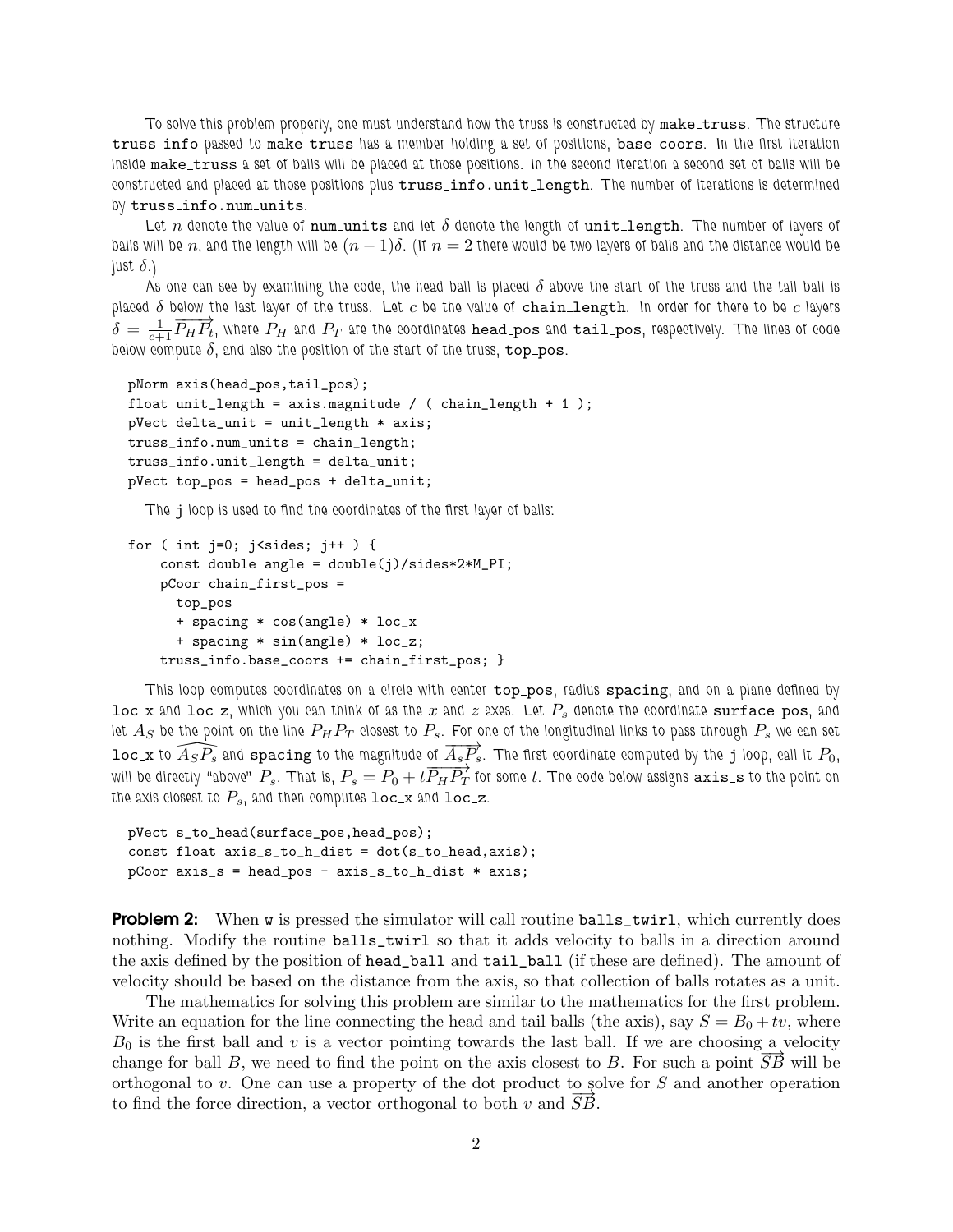*Solution appears below. Using the same technique used in Problem 1, find a point on the line from the head to tail ball (the axis) closest to the ball. Use that point to find a vector to the ball from the axis, and using a cross product find* a vector along which to apply the force. Notice that the vector  $axis_to_b$  is not normalized. The change in velocity *should be proportional to its length.*

Grading Note: In many solutions axis was computed inside the loop. This is wasteful because the head and tail ball don't change inside the loop and so there is no need to recompute it. (The compiler may or may not figure that out.)

A common error was to make the change in velocity proportional to the distance from the head ball to the ball (rather than the distance of the ball to the axis).

```
pNorm axis(head_ball->position, tail_ball->position);
for ( BIter ball(balls); ball; ) {
   // Find point on axis closest to ball.
   //
   pVect b_to_top(ball->position,head_ball->position);
   const float dist_along_axis = dot(b_to_top,axis);
   pCoor axis_b = head_ball->position - dist_along_axis * axis;// Compute a vector to the ball, and use it to find direction
   // to apply force.
   pVect axis_to_b(axis_b,ball->position);
   pVect rot_dir = cross(axis_to_b,axis);
   // Apply change in velocity. The 10 is arbitrary.
   ball->velocity += 10 * rot_dir;
 }
```
Problem 3: Modify ball\_setup\_4 so that it adds two or four more trusses to the existing truss, these should be neatly attached to the center of the original truss and should fall on a plane normal to the original truss. See the illustration to the right.

The truss should be well balanced, so that when it is twirled (using w from the previous problem) it balances like a gyroscope.

To solve this problem examine the code in routine make\_truss, and also pay attention to the comments that describe how balls and links are added to the lists balls and links.



*The basic idea is to create four new trusses (or* sides *new trusses) and attach them to the existing truss. The code added for the solution starts by finding the index of the middle layer of balls in the original truss (the one constructed in* balls setup 4 *before any new code is added), that's assigned to* idx center*. This will be used to retrieve balls from* truss info.balls *in order to find attachment points for the new truss. Each iteration of the* i *loop creates a new truss and attaches it to the original one. To start, the balls in the center of the original truss on side* i *are found*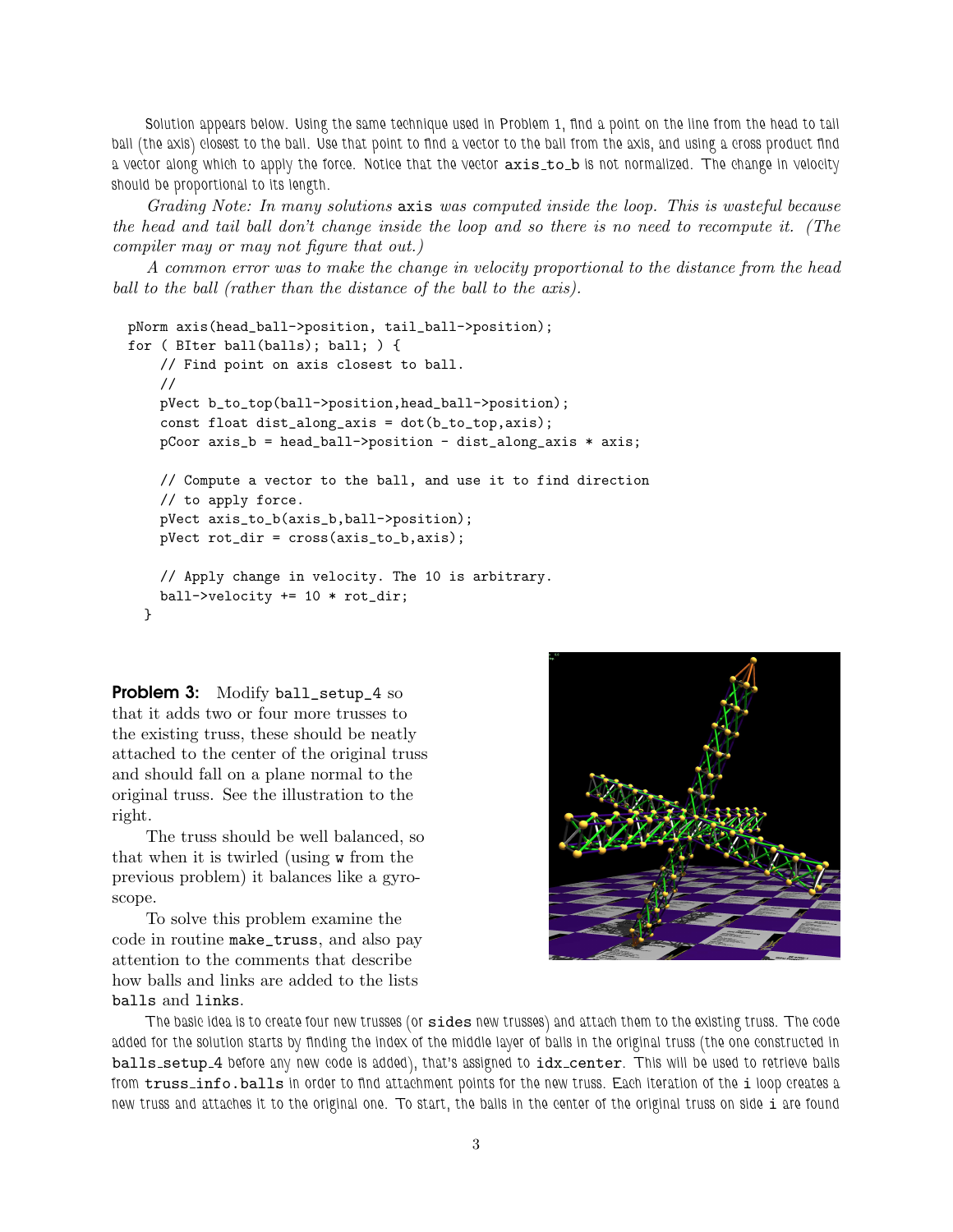*and set to* base coors*. These balls are also used to compute* delta dir*. Links are added to connect the original and new truss.*

```
void World::ball_setup_4() {
 pCoor first_pos(13.4,17.8,-9.2);
  const float spacing = distance_relaxed;
 pVect delta_pos = pVect(spacing*0.05,-spacing,0);
  pNorm delta_dir = delta_pos;
 pNorm tan_dir = pVect(0,0,1);pNorm um_dir = cross(tan_dir,delta_dir);
 // Erase the existing balls and links.
  //
 balls.erase(); links.erase();
 Truss_Info truss_info;
  truss_info.num_units = chain_length;
  truss_info.unit_length = delta_pos;
 const int sides = 4;
  for ( int j=0; j < sides; j++ )
   {
     const double angle = double(j)/sides*2*M_PI;
     pCoor chain_first_pos =
       first_pos
       + 0.5 * spacing * cos(angle) * tan_dir
       + 0.5 * spacing * sin(angle) * um_dir;
     truss_info.base_coors += chain_first_pos;
   }
 make_truss(&truss_info);
  // Find the array index of the center of the original truss.
  // This will be used to attach the new trusses to the original truss.
  //
  const int idx\_center = chain\_length / 2 * sides;// Add a new truss to each side of the original truss.
  //
 for ( int i=0; i<sides; i++ )
   {
     Truss_Info ti;
     ti.num_units = chain_length / 2;
     // Find the attachment point indices corresponding to this side.
      //
      const int idx_1 = idx_center + (i == 0 ? sides - 1 : i - 1);const int idx_2 = idx_center + i;
```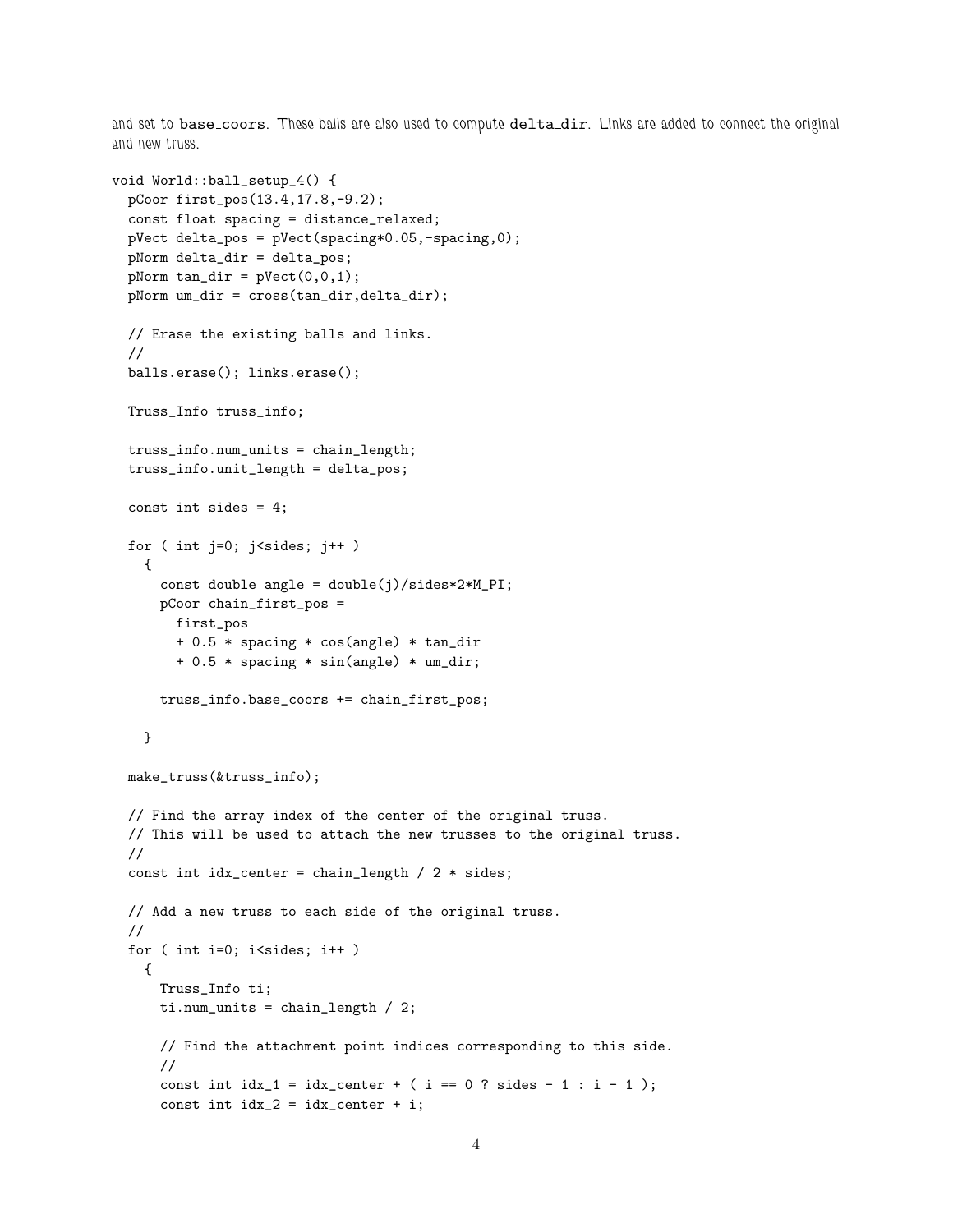```
// Get pointers to the balls on the original truss that we are
    // going to attach the new truss to.
    //
    Ball* const b0 = \text{truss_info.balls}[idx_1];
    Ball* const b1 = \text{truss_info.balls}[idx_1 - sides];
    Ball* const b2 = \text{truss_info.balls}[idx_2 - sides];
    Ball* const b3 = \text{truss_info.balls}[idx_2];
    // Construct a new truss to its base balls exactly overlap
    // our chosen attachment points.
    //
    ti.base_coors += b0->position;
    ti.base_coors += b1->position;
    ti.base_coors += b2->position;
    ti.base_coors += b3->position;
    // Determine the unit_length for our new truss based on
    // the attachment points.
    //
    pNorm v_head = cross(b1->position,b2->position,b3->position);
    ti.unit_length = delta_dir.magnitude * v_head;
    make_truss(&ti);
    // Connect the new truss to the original truss.
    //
    links += new Link(b0,ti.balls[0],color_red);
    links += new Link(b1,ti.balls[1],color_red);
    links += new Link(b2,ti.balls[2],color_red);
    links += new Link(b3,ti.balls[3],color_red);
    // Add the links and balls from the new truss to the simulator's
    // links and balls lists.
    //
   links += ti.links;
   balls += ti.balls;
  }
// Insert links to balls at either end.
//
head_ball = balls += new Ball;
head_ball->position = first_pos - delta_pos;
for ( int j=0; i sides; j++ )
  links += new Link( head_ball, truss_info.balls[j], color_chocolate );
tail_ball = balls += new Ball;
tail_ball->position = first_pos + chain_length * delta_pos;
const int bsize = truss_info.balls.size();
```

```
5
```